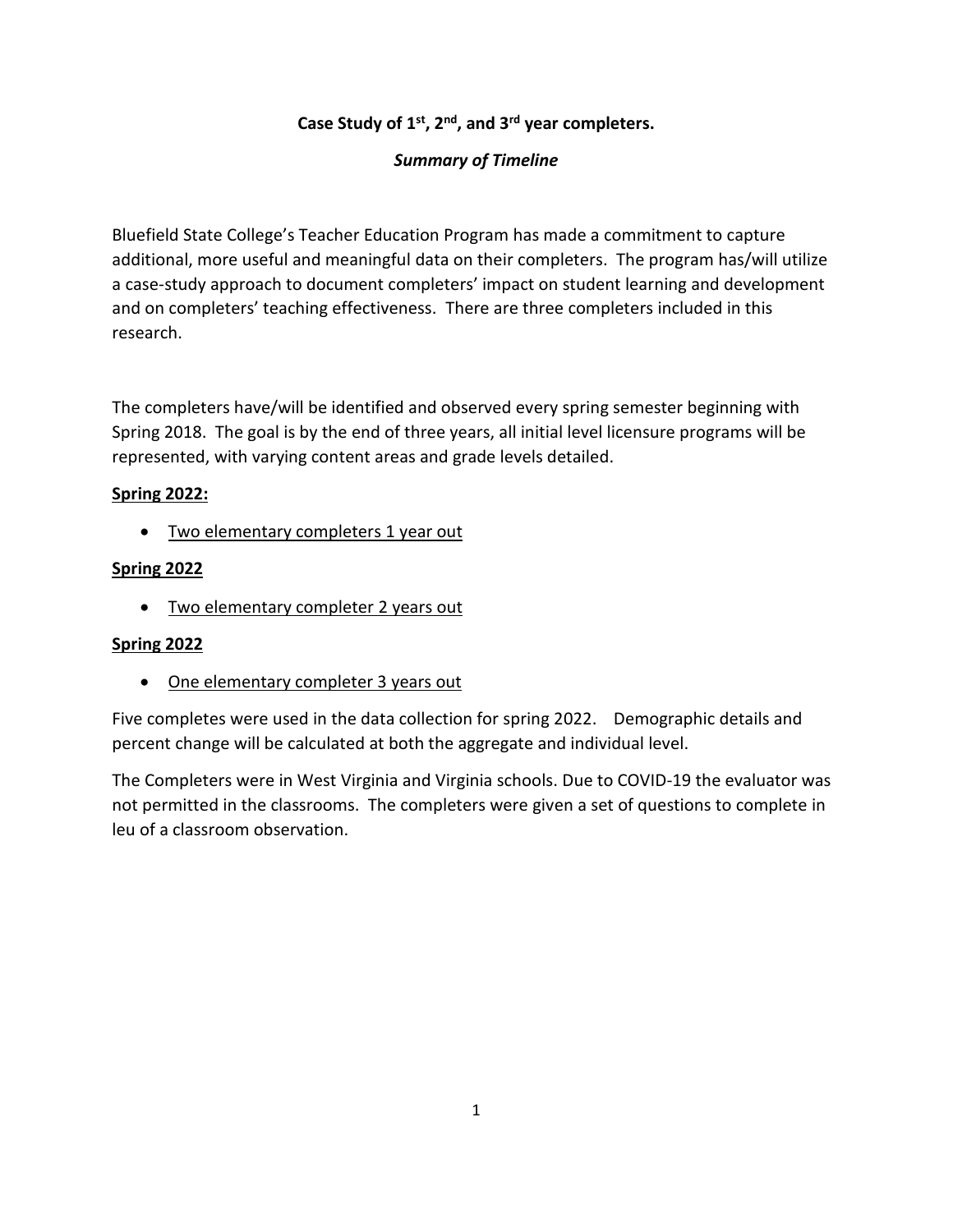### **Spring 2022**

### **Demographic Data:**

Case studies were completed for four different BSC completers employed in four different counties. The four completers were employed in an elementary school. The chart below details demographic data for the specific schools where the completers were employed

## **Demographic Data: All Case Study Schools, N = 4:**

|    | County            | <b>School</b> | <b>Enrollment</b> | *Percent<br><b>Needy</b> | <b>Percent</b><br><b>Special</b><br><b>Education</b> | <b>Percent Racially</b><br><b>Diverse</b>                                                 | <b>Percent English</b><br>Language<br><b>Learners</b> |
|----|-------------------|---------------|-------------------|--------------------------|------------------------------------------------------|-------------------------------------------------------------------------------------------|-------------------------------------------------------|
| #1 | <b>Mercer</b>     | <b>SE</b>     | 141               | 100.00%                  | 39.0%                                                | 90.0 % Caucasian<br>0% two or more<br>13% African/Black<br>0 Hispanic and<br>Latino       | 0%                                                    |
| #2 | <b>Mercer</b>     | <b>BE</b>     | 319               | 100.00%                  | 29.3%                                                | 89.1 % Caucasian<br>8.7 0 % two or more<br>0 Hispanic and<br>Latino<br>2.2% African/Black | 0%                                                    |
| #3 | <b>Tazewell</b>   | <b>MS</b>     | 64                | 33%                      | 20.3%                                                | 97.4% Caucasian<br>5.3% two or more<br>5.3% Hispanic and<br>Latino<br>0% African/Black    | 0%                                                    |
| #4 | Lynchburg<br>City | <b>SE</b>     | 424               | 90.5%                    | 19.8%                                                | 26.2% Caucasian<br>0% two or more<br>49.1 African/Black<br>15.6% Hispanic and<br>Latino   | 0%                                                    |
| #5 | <b>McDowell</b>   | Southside     | 310               | 23%                      | 18%                                                  | 93% Caucasian<br>0% two or more<br>3% African/Black<br>0% Hispanic and<br>Latino          | 0%                                                    |

**\*Percent Needy represents the % of students in a school who are economically disadvantaged.**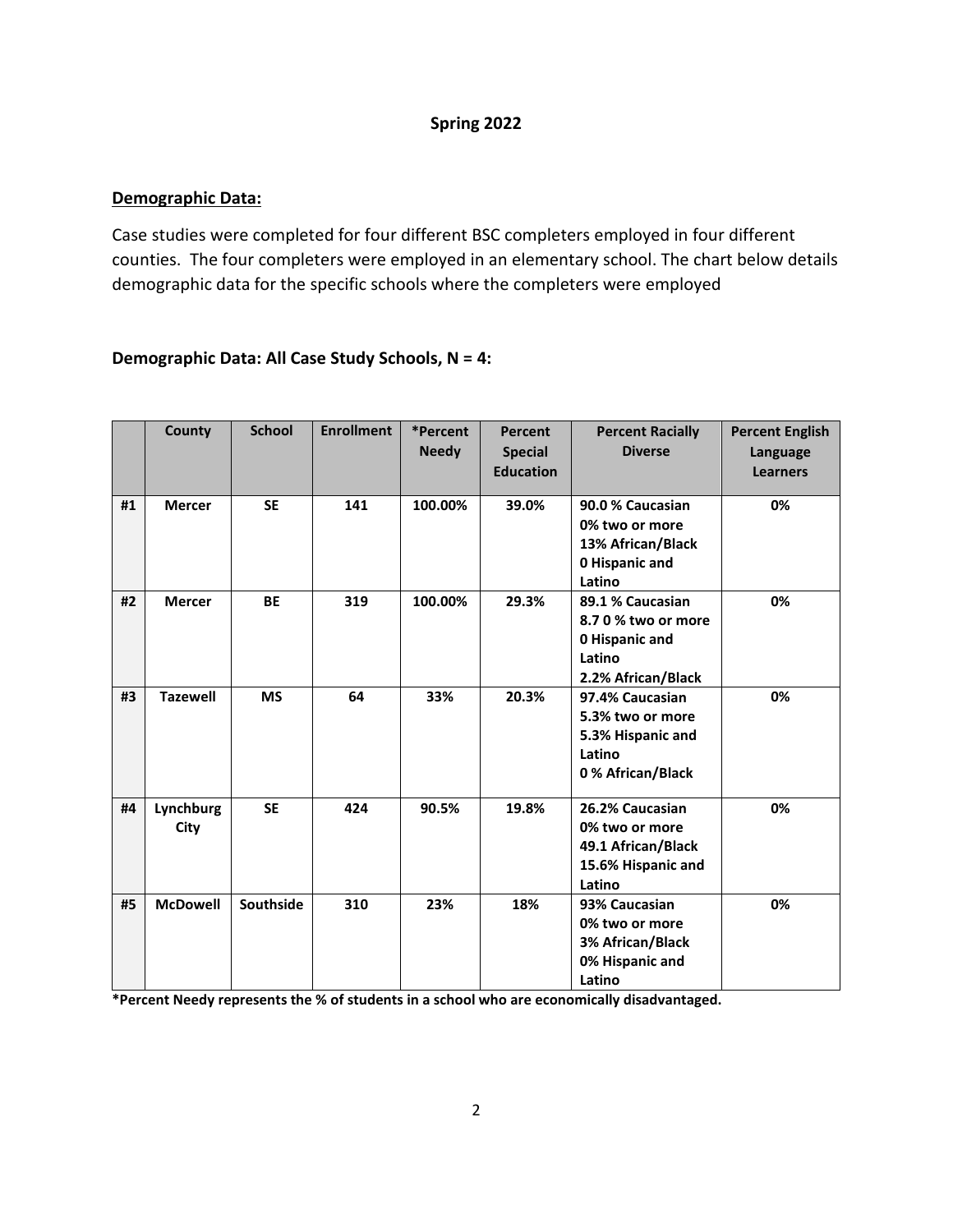## **Impact on Student Learning Data:**

The ultimate success of instruction is determined by whether or not instruction led to student success in meeting the identified goals and the extent to which meeting these will prepare students to use their new learning in the future. Due to COVID-19 and not being permitted in the schools the completers were given a set of questions to complete.

Completers completed the following questions.

## **1. KNOWLEDGE...Instructional Planning**

In detail, please describe your approach to planning standard-aligned lessons and learning opportunities for diverse students (e.g., teaching and learning modalities, evidence-based strategies, state-district-school policies, and planning approaches such as the Universal Design for Learning).

## **2. SKILLS...Instructional Delivery**

Please elaborate on your style of instructional delivery as well as factors you consider when teaching lessons (e.g., students' strengths and needs, teaching environment, parental input, and resources).

## **3. DISPOSITIONS...Professional Development, Collaboration, and Teaching Outlook**

Explain the extent to which you collaborate with students, parents, colleagues, and administrators, and describe how these collaborations unfold. Please elaborate on your outlook on the profession of teaching and your work as a classroom teacher.

## **4. PROFESSIONAL IMPACT...Student Learning Outcomes**

In detail, please describe how you assess students' learning progress and communicate these outcomes to students, parents, colleagues, and administrators.

## **5. PRACTICE AND RESILIENCE**

Please explain how current events nationally and within the state have impacted your role as a teacher (e.g., the Coronavirus pandemic).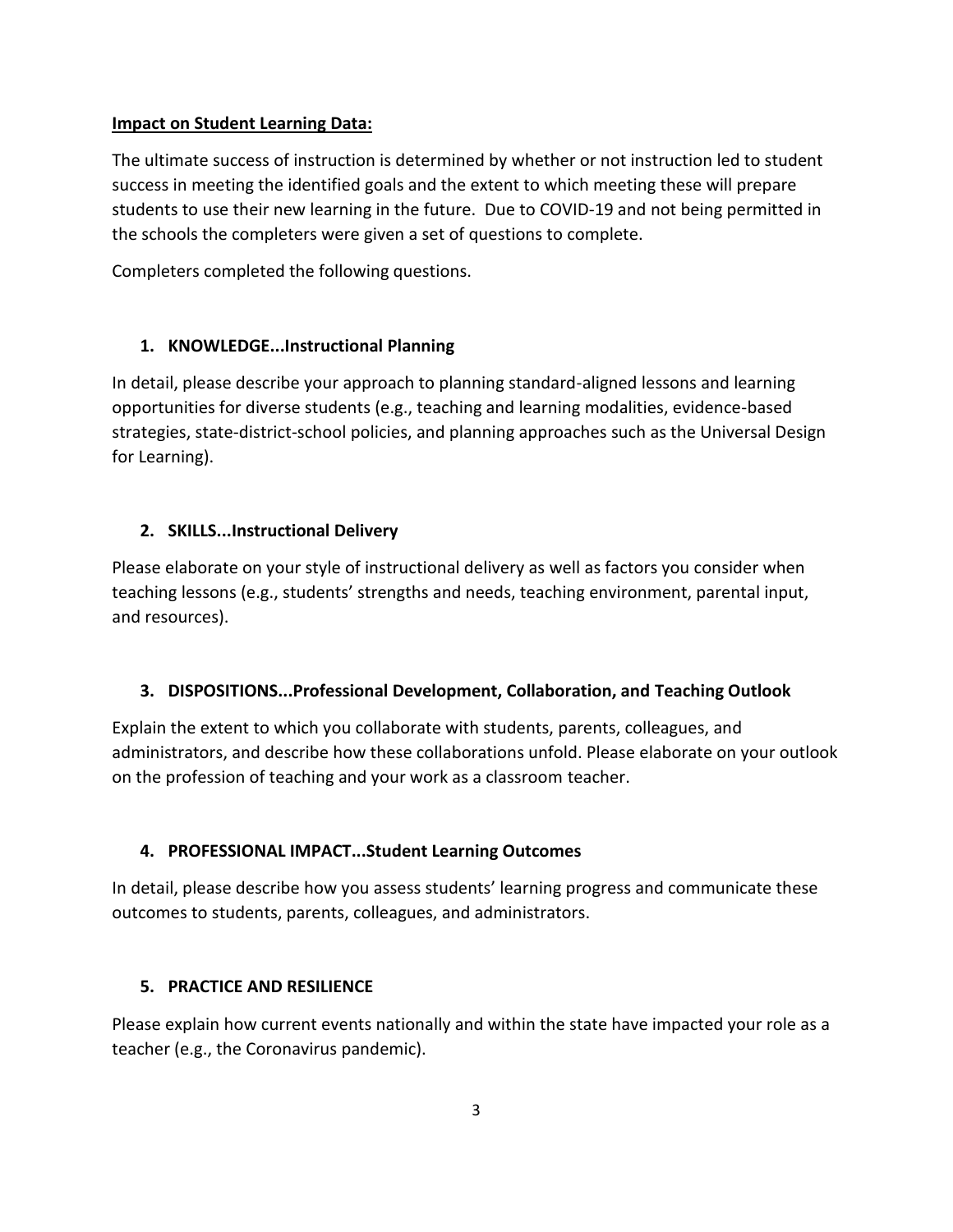### **Case Study #1 Completer 1 First Year Out**

### **1. KNOWLEDGE...Instructional Planning**

**In detail, please describe your approach to planning standard-aligned lessons and learning opportunities for diverse students (e.g., teaching and learning modalities, evidence-based strategies, state-district-school policies, and planning approaches such as the Universal Design for Learning).**

In the process of planning standard-aligned lessons, I collaborate with my third-grade team to create lessons in a way that my students will be engaged, as well as be taught the material they need to know. I always make sure that the execution of my lessons includes activities that will meet all learning modalities. To meet the kinesthetic needs of the students I try to include reading and math manipulatives. To meet the needs of visual learners, I have things pulled up on my Smart TV and utilize my ELMO projector for guided instruction. For my auditory learners, I read aloud instruction, as well as have students read to one another in small group settings. By using manipulatives in reading and math lessons, it maintains student engagement, as well as helps them understand the material better.

I utilize programs such as Flocabulary, Reflex Math, IXL, Prodigy, Read Works, and Pathblazer during small group times to aid students in math fact fluency and reading comprehension. While teaching, I have students Think-Pair-Share with their pods about the selected topic that is being discussed. This assists students in their social skills and teamwork strategies.

## **2. SKILLS...Instructional Delivery**

# **Please elaborate on your style of instructional delivery as well as factors you consider when teaching lessons (e.g., students' strengths and needs, teaching environment, parental input, and resources).**

When teaching a lesson, I am constantly up walking around the classroom and teaching from different areas. I take into consideration the strengths and weaknesses of the students in my classroom. For strengths in the classroom, I try to think of activities that challenge students while keeping in mind accommodations and modifications that I can present to some of the weaknesses in the classroom. While teaching, I also keep in mind proximity control with students that require behavioral reminders. In my classroom, I have created a safe learning environment for my students to learn. I have designed a positive mindset in which students know that it is okay to ask for help.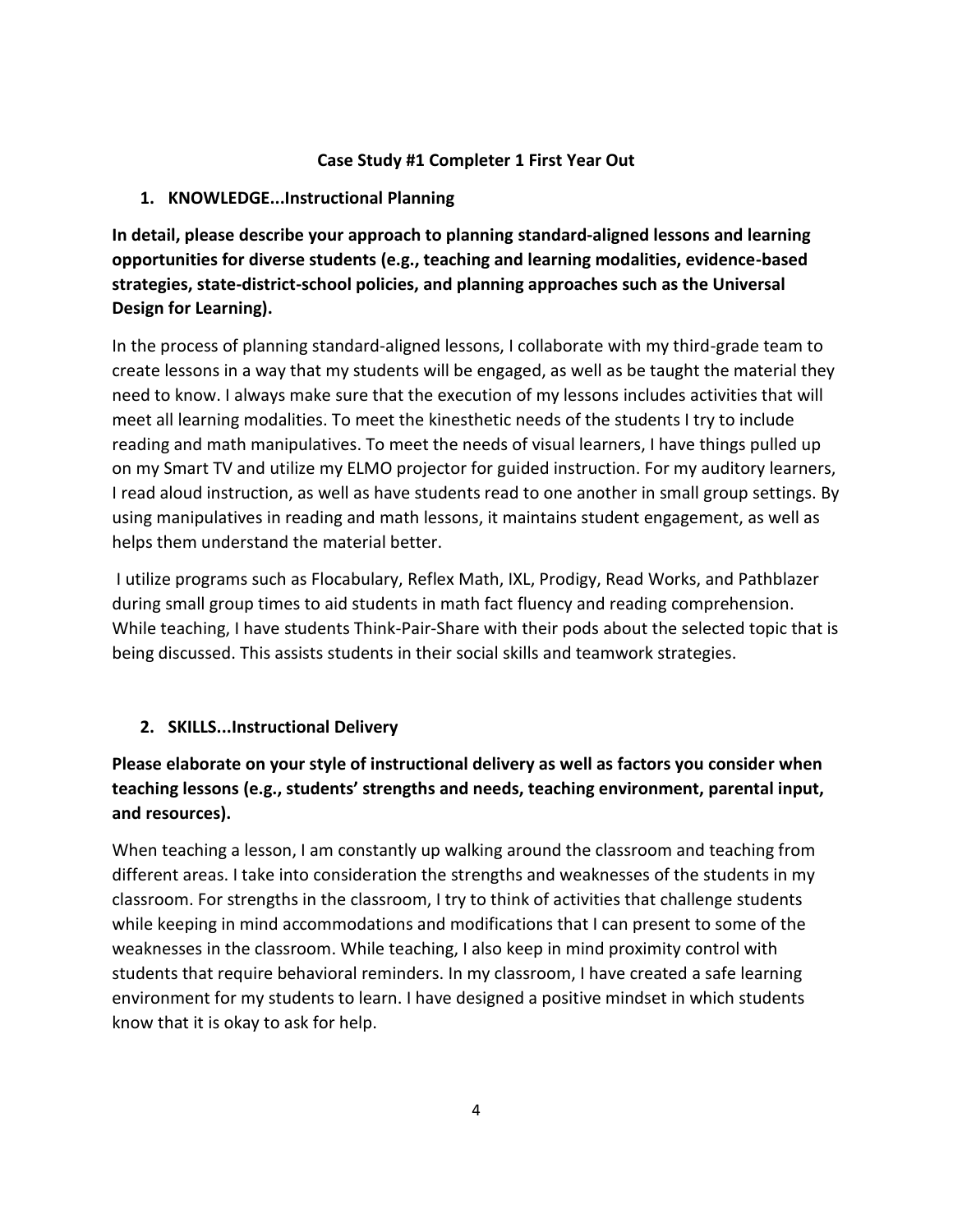### **3. DISPOSITIONS...Professional Development, Collaboration, and Teaching Outlook**

Explain the extent to which you collaborate with students, parents, colleagues, and administrators, and describe how these collaborations unfold. Please elaborate on your outlook on the profession of teaching and your work as a classroom teacher.

I collaborate with my students daily about their understanding in the content area. This is mostly done whole group using the thumbs-up thumb-down strategy to check for understanding. I also speak to my students weekly about their progress on weekly assessments. I have one-on-one student meetings while other students are completing independent work assignments. This assists in keeping students accountable and responsible for their grades.

I collaborate with my colleagues on a daily basis about lesson material and teaching strategies that students will benefit from most. I try to call and check in with parents one to two times every nine weeks, or as the need presents itself. I make a point to call parents when I see a major growth in a student or if they have been displaying praiseworthy behavior. This helps in continuing to build trusting parent-teacher relationships.

I communicate with my administrator about classroom behavioral issues, as well as the academic needs of my students. I also communicate with my administrator after a quarterly observation to see how I can improve my instruction. I attend all Professional Development sessions if at all possible. Many of them assist me in how to react to situations with my students, as well as how to improve my teaching strategies and assist students in the best way possible.

Teaching is a profession that, I feel, one's heart has to be in, completely. It is not an occupation that can be taken lightly. The students need more than just academic support. They require emotional, social, and academic support. I feel as though the teacher needs to have a passion to meet these three needs for the students. A teacher should be seen as a safe, trustworthy individual so that the students feel as though they can confide in them. In the teaching aspect of this occupation, teachers need to present the content material with excitement and enthusiasm in order to get students engaged and invested in their learning. Although this job is high in stress, it tends to be very rewarding when a student has a "lightbulb" moment or when that one individual finally comes out of their shell and participates in a group activity.

As a classroom teacher, I lead students in teaching the daily lessons along with many other things that I personally didn't realize until I began my first year of teaching. There have been many late nights in the classroom collecting data for SAT meetings, lesson planning, and comparing data with other teachers to decide on interventions that can be put into place to set students up for success.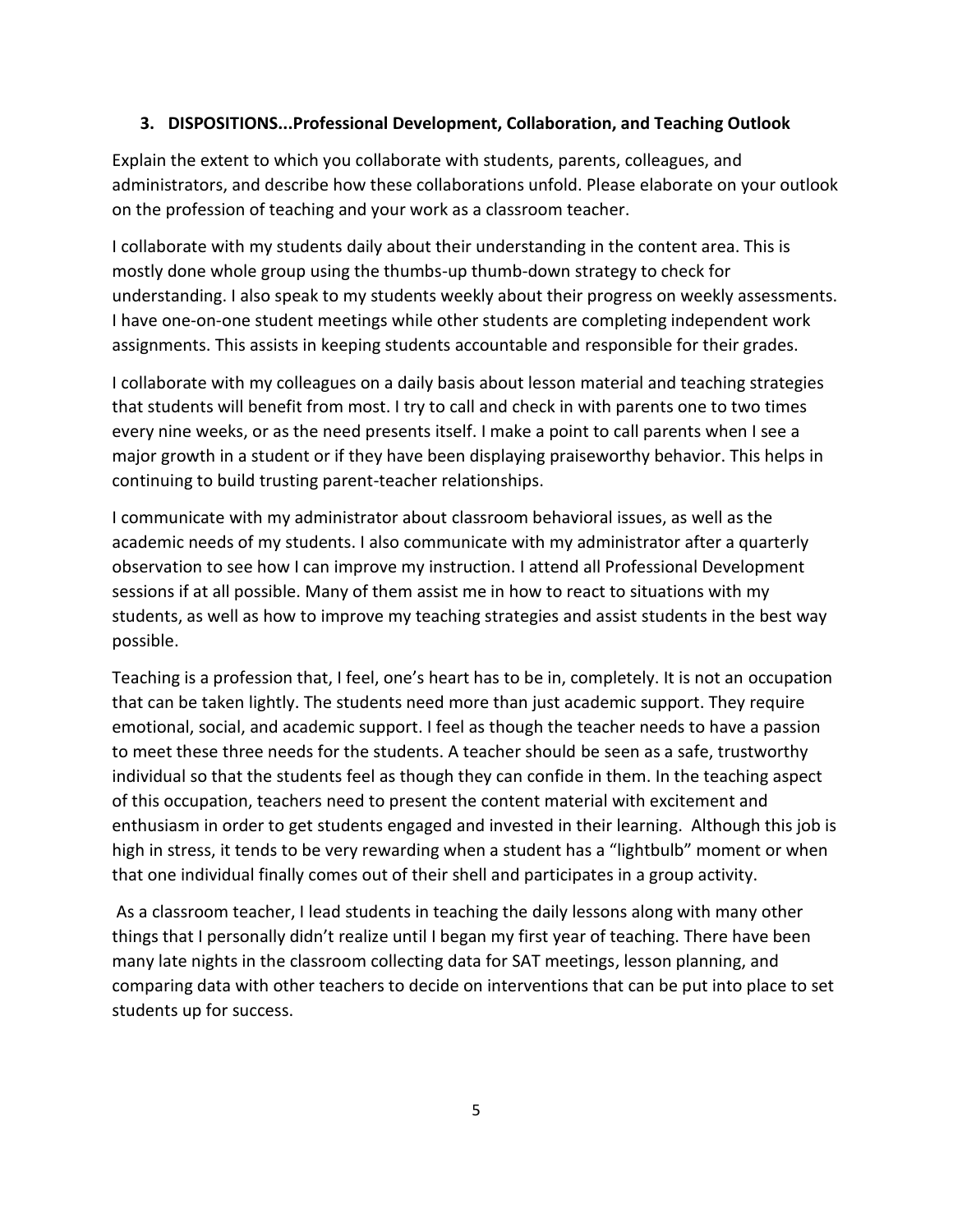## **4. PROFESSIONAL IMPACT...Student Learning Outcomes**

# **In detail, please describe how you assess students' learning progress and communicate these outcomes to students, parents, colleagues, and administrators.**

My students are assessed by using formative and summarize assessments. I use daily formative assessments such as thumbs-up thumbs-down, white board share and show sessions, graphic organizer activities, and observations. These types of assessments are ones that allow me to see where my students are in the lesson that is being taught, as well as what they are retaining from the lesson. I have weekly summative assessments in ELA that test students on the Comprehension, Vocabulary, Grammar, Spelling, and Phonics skills for the week. I have also utilized pre and post assessments in order to meet set goals for the students.

The grades are shared with parents and students via Schoology weekly. I compare grades with colleagues and my administrator as needed through a collaborative meeting setting.

## **5. PRACTICE AND RESILIENCE**

# **Please explain how current events nationally and within the state have impacted your role as a teacher (e.g., the Coronavirus pandemic).**

The Coronavirus pandemic has impacted the role of teaching tremendously. My 3rd grade students have been affected majorly by the amount of learning loss. Within the last two years, most of my students have been on virtual learning. This has put them behind on their academic learning level. There have been many students across the 3rd grade that require additional assistance in explicit phonics instruction. Due to the lack of understanding and the amount of learning loss, I had students on a pre-k reading level at the start as well as letter strokes and the sounds of letter and letter clusters. Some of those students have moved up to a 1st-2nd grade reading level but are still very below the level they should be on in 3rd grade. I have worked closely with the Title 1 support within our school to include interventions in these students' instruction that can help them reach the goals that have been set for them.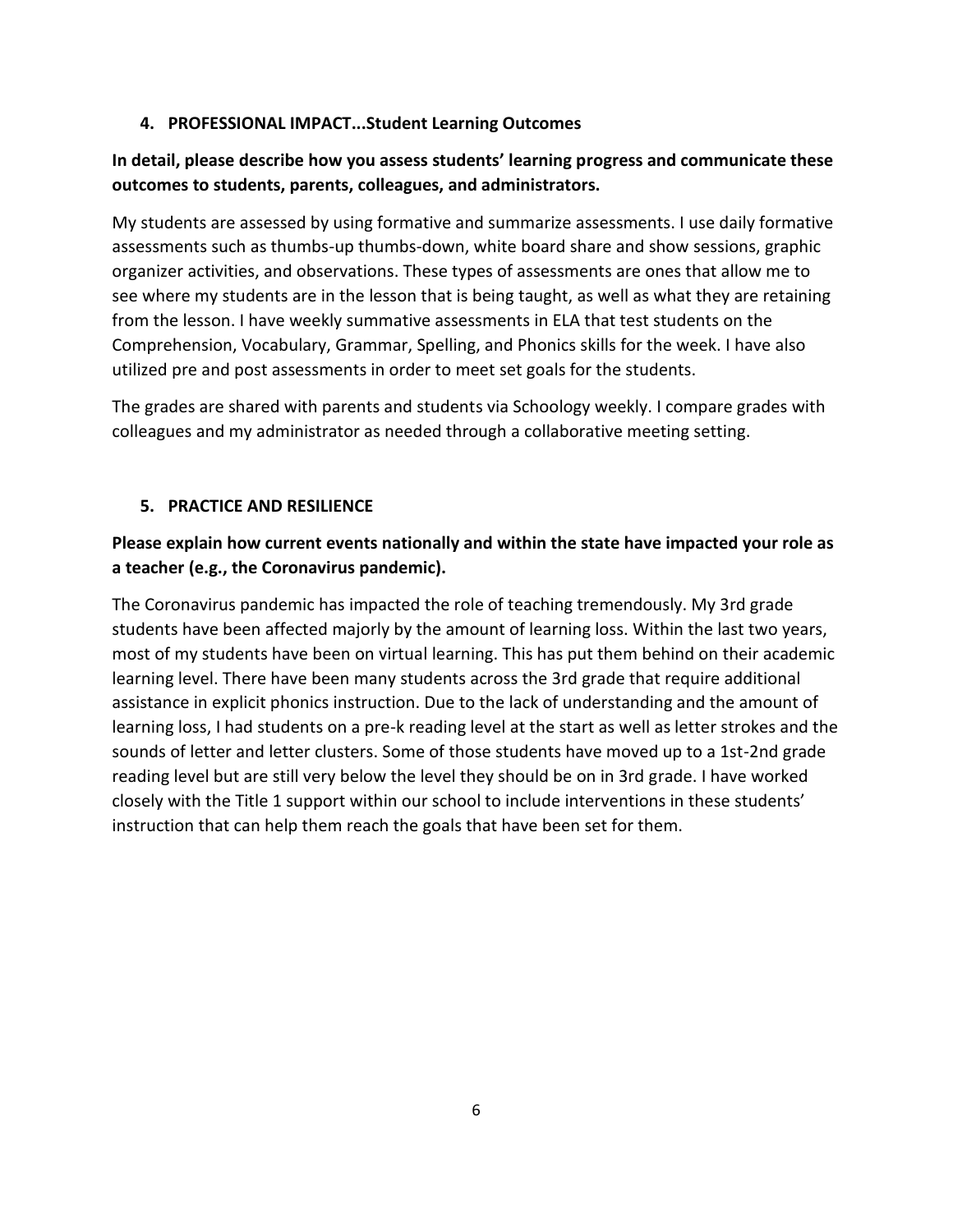#### **Case Study # 2 Completer 2 First Year Out**

### **1. KNOWLEDGE...Instructional Planning**

**In detail, please describe your approach to planning standard-aligned lessons and learning opportunities for diverse students (e.g., teaching and learning modalities, evidence-based strategies, state-district-school policies, and planning approaches such as the Universal Design for Learning).**

In my self-contained/resource autism room I use a county wide curriculum call UNIQUE that is different from the WV standards; therefore, lesson planning in this classroom is very different from that of a general education classroom. I cannot teach a whole group of students and we work in stations in small groups or one-on-one with our students. I use the provided curriculum as well as supplemented resources to differentiate for each of my students. My students each have different goals in their IEP's therefore I cannot plan the same lesson/activities for each child. I try to find similar activities to meet my student's Ela/math goals and we work on the same skills all week long and progress monitor at the beginning and end of the week. If I feel that my students need more time with a certain skill/goal then we will continue to work on these skills the following week. The UNIQUE curriculum provides weekly activities for each student based on their benchmark test that is given at the beginning of the year so for each part of our day such as math, English Language Arts, social skills, we do an activity on each students' UNIQUE page, we work on fine and gross motor skills, and we complete supplemented activities to work towards their IEP goals.

### **2. SKILLS...Instructional Delivery**

# **Please elaborate on your style of instructional delivery as well as factors you consider when teaching lessons (e.g., students' strengths and needs, teaching environment, parental input, and resources).**

My instructional delivery is different for each student and as mentioned, I work with my students in stations either in a small group or one-on-one. Most of my students are very young and cannot yet work independently therefore they cannot/will not complete a task unless I am there to prompt them and keep them on task. While I work with one student to complete a task, my paraprofessional will work with another student, and the other students are given simple/educational toys and activities to complete until it is their turn to work. Each student also gets a turn at the iPad station where they can work on different educational sites until it is their turn for one-on-one instruction. I not only have to consider my student's strengths and weakness but also their behavior/social emotional issues when deciding what to work on each day.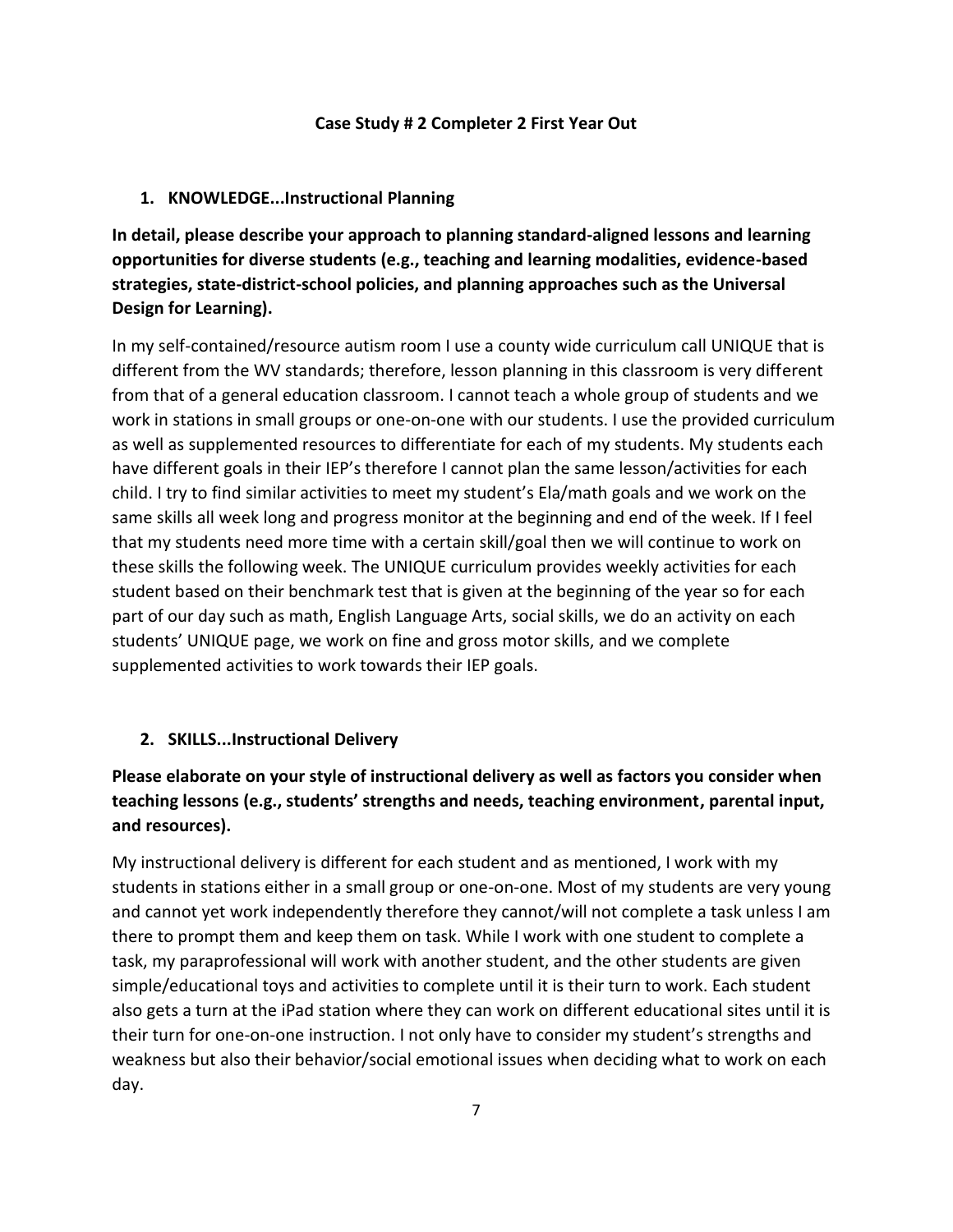#### **3. DISPOSITIONS...Professional Development, Collaboration, and Teaching Outlook**

# **Explain the extent to which you collaborate with students, parents, colleagues, and administrators, and describe how these collaborations unfold. Please elaborate on your outlook on the profession of teaching and your work as a classroom teacher**.

In my classroom I collaborate closely with parents, colleagues, and administration. I collaborate with parents daily as I convey how my student's day went regarding behavior, toileting, and academic progress. I have built a close relationship with my parents and we have an open line of communication of what is happening in the classroom. I have expressed strongly to each family that consistency is key for my students and I have urged that they try to work on the same skills/goals at home that we are working on here at school. I also work closely with my colleagues as I do have students who spend half of their day in my classroom and half of their day in the general education environment. My colleagues and I share lesson plans, so that we can consistently present the same material to my students in both classrooms. We share ideas and discuss the progress that we see in both classrooms. There have been instances where the general education teachers needed support in how to deescalate students in the gen. ed. environment as well as how to support them with supplementary services such as flexible seating, fidgets, etc. I work closely with my administration in making sure my students are in the most least restrictive environment throughout their school day. My administrator also guides in me in the best way to handle certain situations as well as finding different strategies to help my students participate in the general education environment. The profession of teaching is more of job than just your typical 9-5. The work that we are expected to do which is educate and help our students grow, is our 9-5, but there are other aspects of keeping up your classroom, planning, paperwork, collaboration, and many other tasks that must be completed, but in our own time. I feel that the expectations of teachers are often overlooked by not only the public and parents, but also by those who are higher up in the education system. In my first year I have been told by someone of the public that I am a "glorified babysitter" because of the severity of some of my students and lack thereof "academic activities" that I can do with these students. I have also been instructed on how to handle a behavior issue by a behavior specialist in which I, a first- year teacher that spends every day with these students, deescalated a student quicker and easier than the specialist herself could base on the "researched strategies" she had given me in only meeting this student one time. We are often given strategies and advice on how to handle students and certain situations, but we are also given more and more students to do this with and less support from the county and administration to properly support and help our students the way we are instructed/advised. I love teaching and helping my students make progress even if it is not apparent to others, but feeling as though there is no real support or guidance has been difficult to take in and navigate as a first-year teacher.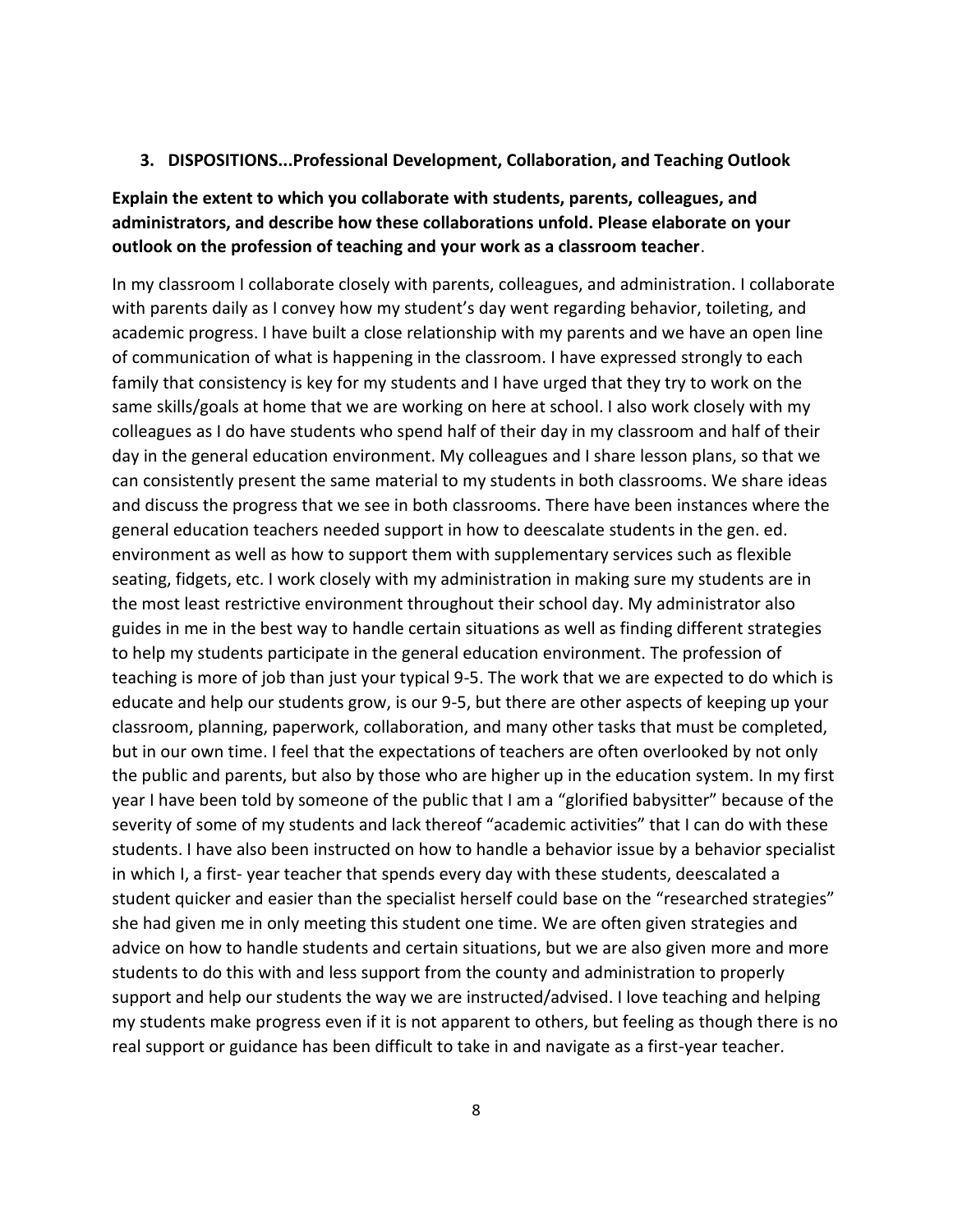#### **4. PROFESSIONAL IMPACT...Student Learning Outcomes**

## **In detail, please describe how you assess students' learning progress and communicate these outcomes to students, parents, colleagues, and administrators.**

I assess my students by tracking data with each task that they complete throughout the day. I have binders for each student with the goals that we are currently working toward and we track how many times they do or do not correctly complete tasks that are presented. I do pre and post assessments for the tasks that my students complete to see how they are making progress while we work on these skills and goals. For the UNIQUE curriculum my students take multiple benchmark tests to determine how well they are learning and comprehending the material. I share this information with the parents and general education teachers so that we can all remain consistent and working on the goals that my students are closest to reaching. By sharing this information and collaborating with the other adults and teachers that spend the most time with my students we can brainstorm different ideas and discuss how my students do in different environments.

#### **5. PRACTICE AND RESILIENCE**

## **Please explain how current events nationally and within the state have impacted your role as a teacher (e.g., the Coronavirus pandemic).**

I feel that the Covid-19 pandemic has impacted my role as a teacher in many different ways. First, my students are young and have never experienced a "normal" school day so learning rules and routines has been a very difficult adjustment for my AU students. Second, ALL students are very behind. This is supposed to be our "growth" year as I have heard it referenced, but in reality, a lot of students have experienced loss and hardships throughout the pandemic which have led to a more difficult home life. This has greatly increased the number of students that we have missing school, coming to school sleepy and hungry or in a bad mood, etc. Some of my students sleep for half of the day and eat everything in sight for fear they may not eat when they get home. We are providing more than just education, even more so this year. We are raising our students and teaching them morals, values, etiquette, and so much more. We are providing these students a loving and safe environment and unfortunately for more of our students than we realize, our classroom is the only place they receive this. Third, continuing with students being very behind, my special education students who are capable of being included in the general education environment, are even more behind their classroom peers. Several of my students have been "virtual" throughout the pandemic and unfortunately some of them have not had the support of help at home, and the program used for special education students that are/were virtual was not accommodating enough for all students. I have a very high functioning student who has the potential to be working on his grade level but cannot keep up in his 1st grade classroom simply because of the pandemic and a mediocre way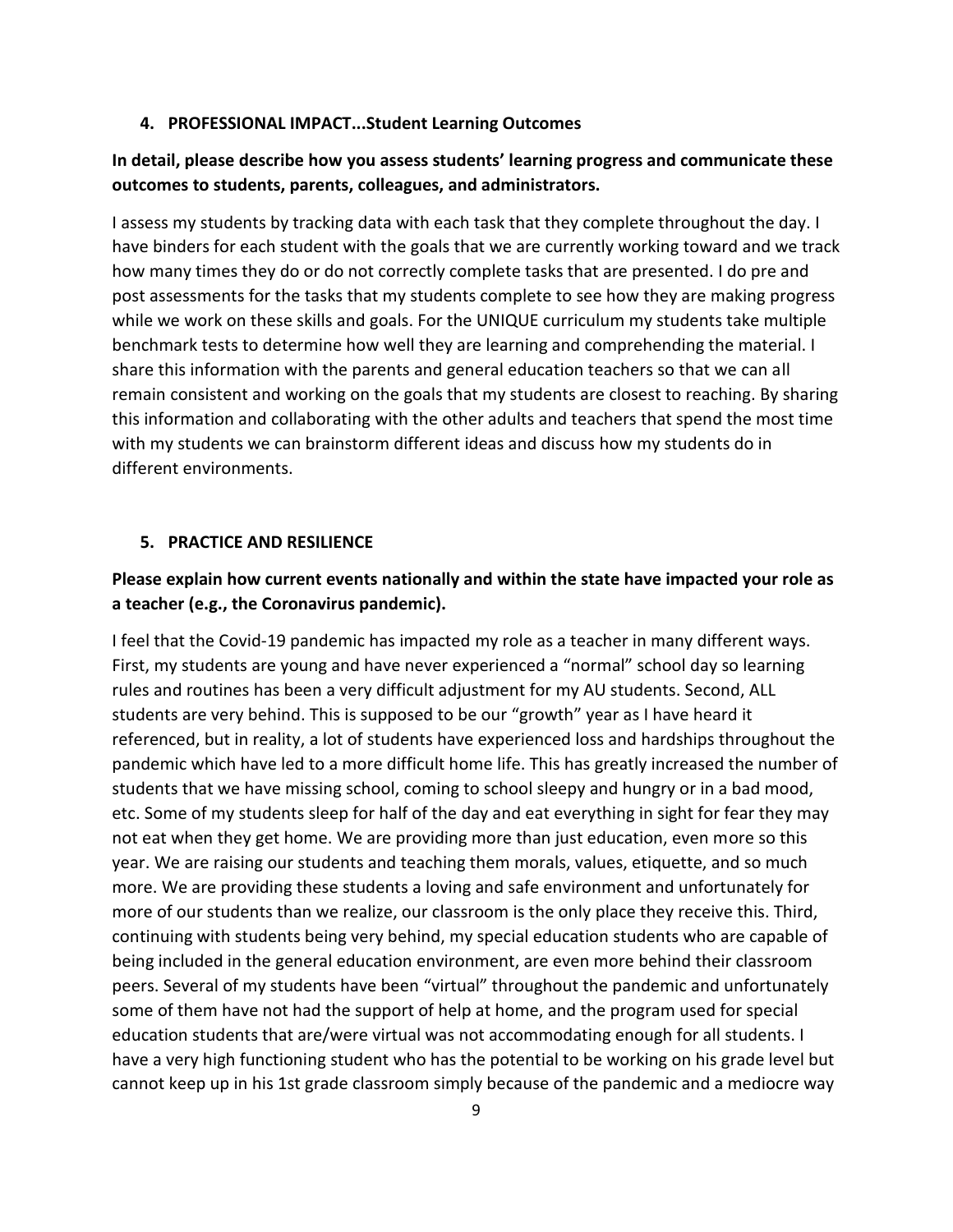of learning the past year or so. Knowing that this student will have to take the state test that I'm sure most of his grade level peers will struggle with as well, is just unfortunate because he will score much lower than even they will. I feel that it will take several years for us to get back to a place where students will be where they need to be both academically and socially.

### **Case Study #3 Completer Second Year Out**

#### KNOWLEDGE...Instructional Planning

In detail, please describe your approach to planning standard-aligned lessons and learning opportunities for diverse students (e.g., teaching and learning modalities, evidence-based strategies, state-district-school policies, and planning approaches such as the Universal Design for Learning).

Our school uses the Virginia SOL's as a guide, but where we are a Christian school we do not follow them completely because our curriculum is different from public school's. Several standards for my grade do not align with what I am doing, and there are some that are not available. We are currently working on developing our own standards to be more geared towards what we teach. I plan based on student needs and I (as well as the school as a whole) am working on getting better at integrating subjects, so I keep that in mind when I plan as well. My class this year has a mixture of very diverse learners. One student has to go to another grade for math. We also have an aide who will take students out to work with them independently or in small groups when needed (based on their levels, things they're struggling with, etc.). Several of my students need visuals, manipulatives, and reteaching. Some also need tests read aloud to them and/or use text to speech on their computer due to their writing abilities. I try to develop a variety of teaching methods, strategies, and tools for my "teacher tool box" because each student and their needs vary throughout the year. If I am ever uncertain, I research or ask for advice from a fellow teacher to learn more approaches.

#### SKILLS...Instructional Delivery

Please elaborate on your style of instructional delivery as well as factors you consider when teaching lessons (e.g., students' strengths and needs, teaching environment, parental input, and resources).

I use a variety of instructional methods such as lectures, guided practice,

hands on independent and partner learning, and group and partner learning. For some subjects I also use a PowerPoint to facilitate learning and make it interactive (i.e. they have to solve problems or answer questions on their dry erase sheets). We tend to do a lot of whole group and guided learning this year due to student abilities, and then myself or our aide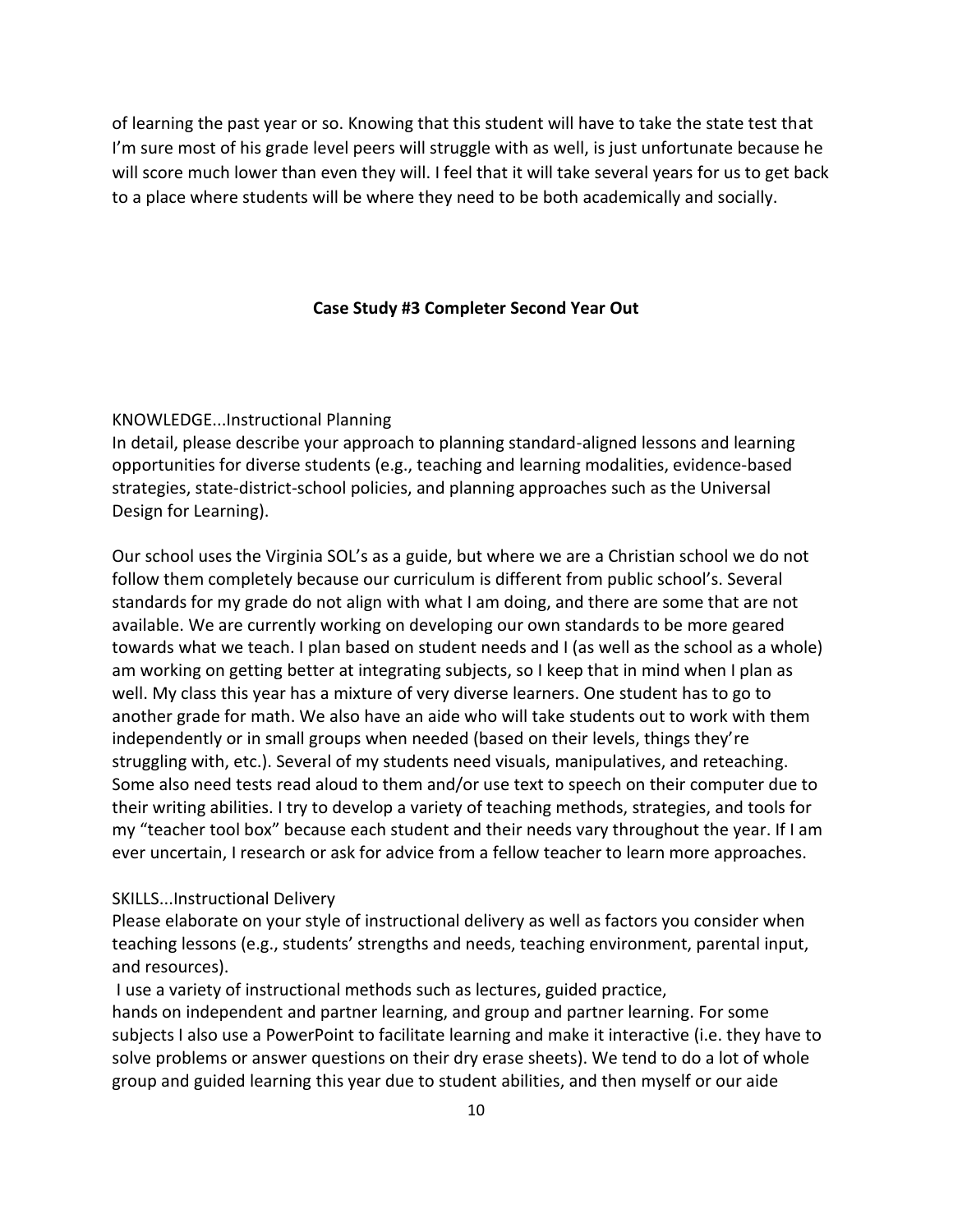works with some students individually or in small groups depending on ability and needs.

DISPOSITIONS...Professional Development, Collaboration, and Teaching Outlook Explain the extent to which you collaborate with students, parents, colleagues, and administrators, and describe how these collaborations unfold. Please elaborate on your outlook on the profession of teaching and your work as a classroom teacher.

Communication is something my school, as well as myself, are working on prioritizing, as we all want to work towards having the same goals and expectations for our students. I collaborate with parents through the Bloomz app and parent teacher conferences, as well as newsletters. We communicate regularly about their child's needs, best practices for their child, volunteering in the classroom, etc. With colleagues, it has been a little more difficult since we rarely see each other. We typically communicate during recess or if we schedule a time, but we are currently implementing "Curriculum Trak" in our school, which will allow all teachers to see each other's curriculum plans. This will be wonderful for collaboration as we can do it on our own time. It will also allow my administrator to see my plans and know where I am at and what I am teaching. I collaborate with my administrator often through email and meetings. She checks in regularly. We also have monthly meetings with all of the staff, which allows for communication. As for communication with students, I communicate with them regularly through independent meetings as the needs arise, class meetings, and sometimes notes (this is if a student isn't wanting to discuss their need or problem out loud. I also deliver "Awesome Citations" for rewarding effort and excellent work.) I have found my work as a teacher rewarding. Although there are negatives, which there are to every job, the positives outweigh them. I enjoy getting to see my students' growth and help them discover themselves and their path in life.

#### PROFESSIONAL IMPACT...Student Learning Outcomes

In detail, please describe how you assess students' learning progress and communicate these outcomes to students, parents, colleagues, and administrators. I assess students' learning progress using a variety of formal and summative assessments. We have tests, as well as complete projects, presentations, and experiments. I also use the diagnostic tool on IXL to assess their progress, and students can see their results. I use my observations, student grades, and IXL results to assess their progress and communicate these results during conferences and in reports. I try to provide immediate feedback to all work as well for my students, either orally or written.

#### PRACTICE AND RESILIENCE

Please explain how current events nationally and within the state have impacted your role as a teacher (e.g., the Coronavirus pandemic).

This year has had its difficulties due to still navigating the pandemic, but I have learned to be even more flexible. We may need to go virtual at a moment's notice, so my plans need to be adaptable. I have started using more technology within the classroom as well so that any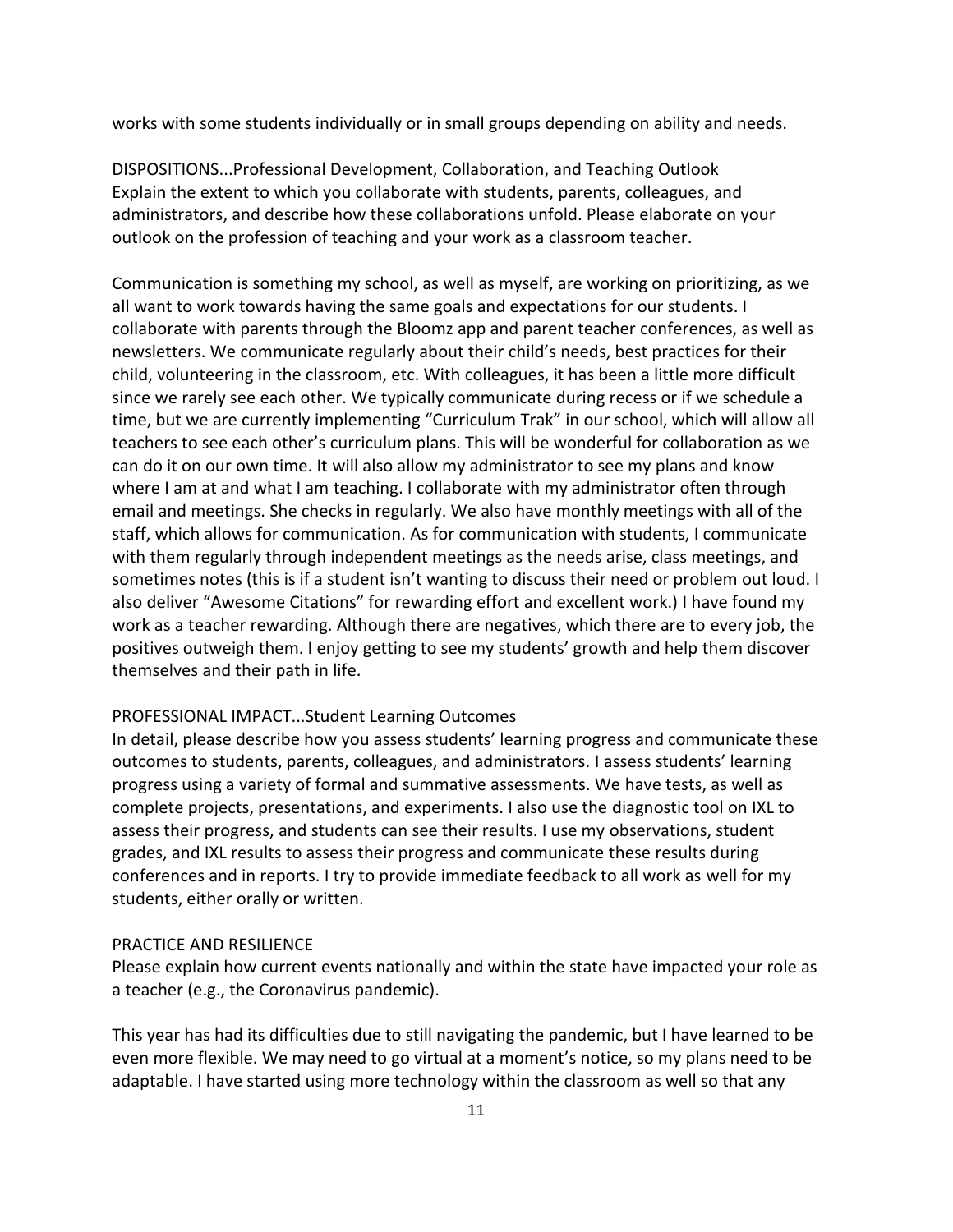possible transitions will hopefully be as smooth as possible. During the last two years I have also emphasized the importance of personal hygiene and sanitizing with my students. My students also seem to be more talkative this year, as guidelines are diminishing and they can interact with each other more. This has made it difficult for me to get through an entire lesson uninterrupted, and it has also made me rethink my classroom management strategies multiple times. It has encouraged me to research and grow by learning from my mistakes.

### **Case Study #4 Completer Second Year Out**

#### **KNOWLEDGE...Instructional Planning**

**In detail, please describe your approach to planning standard-aligned lessons and learning opportunities for diverse students (e.g., teaching and learning modalities, evidence-based strategies, state-district-school policies, and planning approaches such as the Universal Design for Learning).**

**I begin by looking at the state standards and breaking them down even further in a way**  which would benefit my particular group of students. I gradually build upon the simplified concept throughout the week so at the end of the week or period, students have a firm foundation on which their understanding of the concept is built. I attempt to incorporate a variety of modalities throughout whole group and small group lessons. Whether it is reading or math, I introduce a topic or concept using a video or interactive activity, followed by an interactive approach to practice the concept. The district has adopted IXL, among other technology resources, as an evidence-based practice. We are required to incorporate it into our math and reading blocks. I have found many ways to use IXL including small group activities and independent assessments. It provides students with immediate feedback and allows me to track their progress in real-time. IXL also provides an EL translation on some activities which allows my EL learner to have more independence. Students work at their present level, whether it be Kindergarten or second grade, or they can be assigned an activity on the present grade level concept.

#### **SKILLS...Instructional Delivery**

**Please elaborate on your style of instructional delivery as well as factors you consider when teaching lessons (e.g., students' strengths and needs, teaching environment, parental input, and resources).**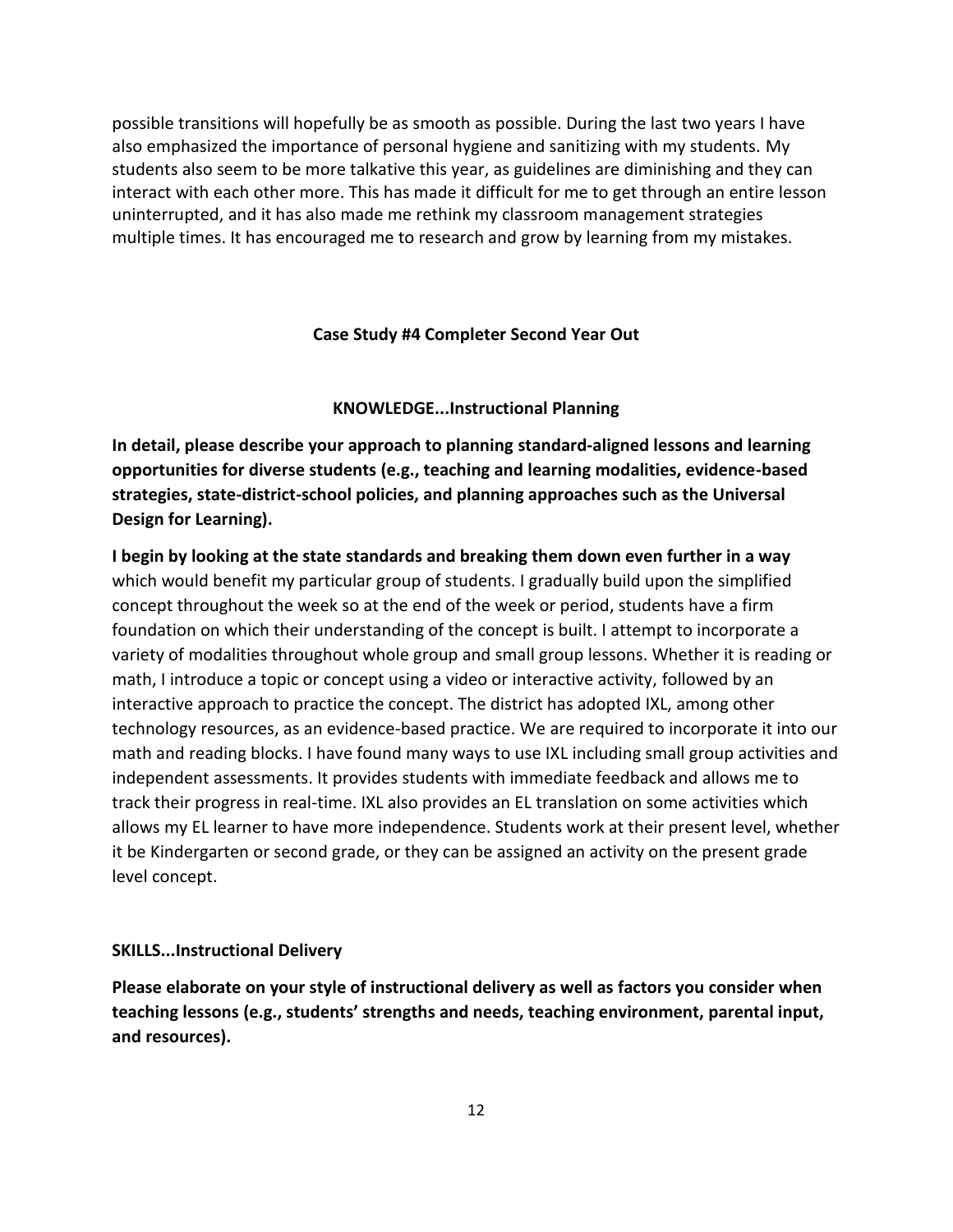I aim to open each lesson with an engaging video or activity. I follow this with a hands-on approach to the current concept. Our unit is currently working on time. I

provide all students with a Judy clock and a dry-erase folder which contains a clock face worksheet. Students must find the time on the Judy clock and copy the hands on the dry-erase clock. Hands-on learning has been very beneficial for my Tier 3 students in

particular. I currently have several ELL students. One student came to me speaking only a few words in English (this included numbers 1-20 and colors). Since I am unable to translate in real time, I try my best to ensure he understands the processes during whole group instruction and focus on the details in small group. Due to what is now known as the COVID gap, there is a large number of students who are far below grade level.

Administration has required that we focus our small group time on these students in order to bring them to a second-grade level of understanding. I have been able to further break down the concept using a variety of manipulatives as well as incorporating technology in small groups. I believe incorporating a variety of modalities has given my students the support they need to be successful in math. My current school has a great store of resources to be used for both math and reading.

The teaching environment of my room is one where there is consistent feedback and interaction between teacher and students. My students readily raise their hand if they have any misunderstanding. I have aimed to show students that mistakes are the best

way to learn. I regularly make mistakes on the board and students are excited to use their understanding to correct it. This has encouraged even shy students to speak up and gain a better understanding of processes because they are not afraid to make mistakes or ask "silly" questions. I began the year by building relationships with all of my students. This was beneficial in a variety of ways including behaviorally and academically.

Parental involvement is very low. I do have a few parents who have been active in seeking out resources to better help their child. The school has provided a great resource called Seesaw which allows teachers to send homework/practice remotely. Our district also uses DOJO which has been a great communication tool between parents and staff.

**DISPOSITIONS...Professional Development, Collaboration, and Teaching Outlook Explain the extent to which you collaborate with students, parents, colleagues, and administrators, and describe how these collaborations unfold. Please elaborate on your outlook on the profession of teaching and your work as a classroom teacher.**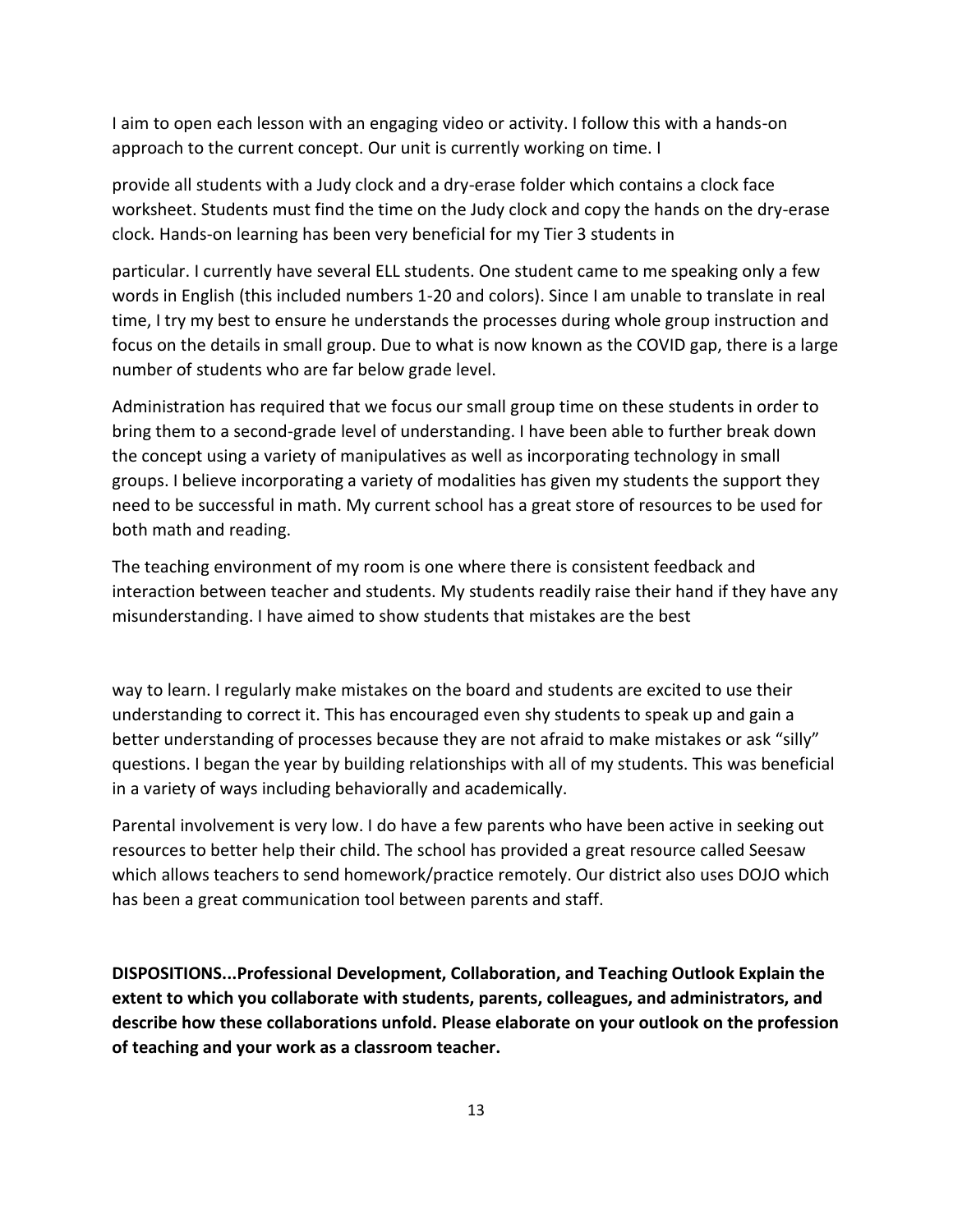At the start of the year, the district provided ample professional development opportunities. Over the course of the year, more opportunities for learning were added after considering feedback from teachers. There are weekly TLC and PLC meetings in which administration meets with each grade level and addresses concerns, new requirements, data review, etc. This has been incredibly helpful due to the quick and consistent response.

I am currently part of a 2nd grade level unit which plans together. This allows input from teachers with varying perspectives and teaching approaches. This has enhanced my own teaching practice so that I am able to incorporate ideas which I had not previously considered. The unit consists of two veteran teachers and two new teachers who each have a unique set of skills. The veteran teachers are able to provide sound instruction after years of practice, and the newer teachers are able to provide new perspectives and teaching approaches which are well received.

Over the course of the last two years, I have learned an incredible amount which has changed my teaching practice daily. I am constantly evolving and growing. One of the greatest pleasures of this profession is seeing the individual contribution of such a diverse group of students. Each student has something to offer which enhances the instruction on a new level and benefits the class as a whole. Being able to help students on their individual level has been an incredibly rewarding experience. There are many challenges which may, at times, feel as though they outweigh the rewards. However, the work of a classroom teacher is an incredible experience and I am thankful to be a part of such a profession. These incredible, resilient students have perhaps taught me more than I have taught them.

#### **PROFESSIONAL IMPACT...Student Learning Outcomes**

## **In detail, please describe how you assess students' learning progress and communicate these outcomes to students, parents, colleagues, and administrators.**

Students take an overall assessment in each quarter. In reading, students are regularly assessed using PALs. In the 3rd quarter, running records were used to determine progress because PALs provide only 3 tests during each school year. The district has begun using IXL to monitor the progress of students this year. Each quarter students take a pinpoint assessment which is based on Virginia SOLs. These overall scores for both reading and math are placed into a monitoring document for review after each grading period. The monitoring form is then reviewed during weekly meetings with administration. Parents are notified of reading levels and math scores each quarter on their grade report. In regard to notifying students, a quarterly award assembly is conducted which recognizes students on A or A/B honor roll as well as a Good Citizen nomination. The school also recognizes the hard work of students in each grade level weekly for their IXL scores both in math and reading during morning announcements.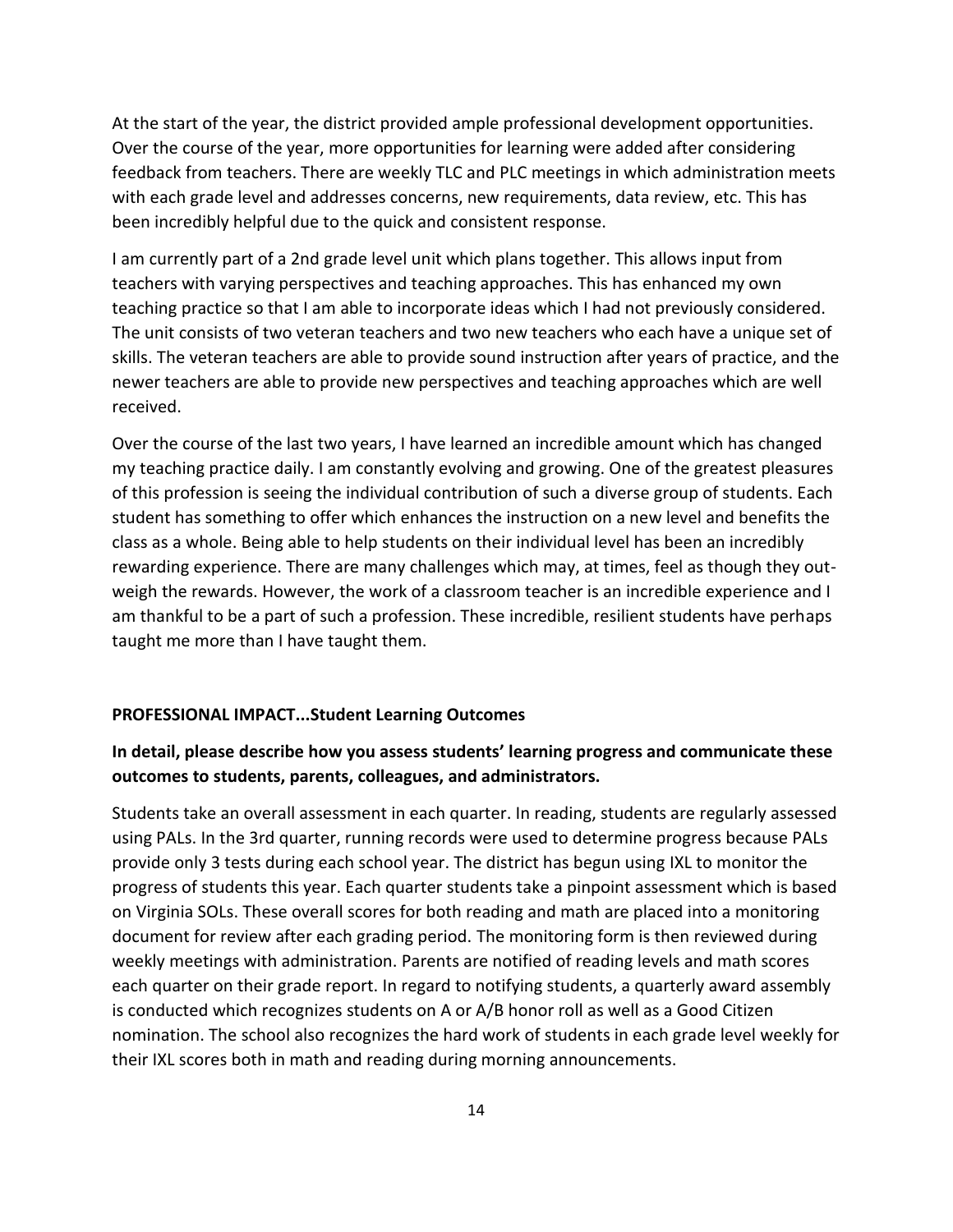#### **PRACTICE AND RESILIENCE**

# **Please explain how current events nationally and within the state have impacted your role as a teacher (e.g., the Coronavirus pandemic).**

The Coronavirus pandemic has had a major impact on education as a whole. There is a large learning gap for students in all grades, but in the elementary grades in particular. We have been able to observe an incredible resilience in students who missed the foundational levels. Second grade students missed half of their kindergarten year. However, their first-grade year was majorly impacted due to gaps in online instruction, etc. The majority of students entering second grade in 2021 were reading on a kindergarten level. Due to the actions of teachers and programs such as Title I, these students have made great leaps to achieve progress. The first semester was incredibly difficult due to such great disparities. There was also a large turn-over rate within the division due to national events. It was difficult to find support and information in the division, although the immediate administration tried their best to support teachers in every way they could. With the new semester came more stability and support within the school system. Masks also had a major impact on students' phonics and phonemic awareness due to being unable to watch the formation of the mouth or clearly understand speech patterns. The mask requirements have recently been lifted and it seems to already have affected their spelling. Due to these factors, among others, the teaching profession has become even more challenging. The pandemic has brought to light how vital this structure is for students from all backgrounds and demographics. Even through all the hardships, being able to be a part of a system which provides such vital structure and care for children of all ages has been an honor.

### **Case Study #5 Completer Third Year Out**

### **1. KNOWLEDGE...Instructional Planning**

**In detail, please describe your approach to planning standard-aligned lessons and learning opportunities for diverse students (e.g., teaching and learning modalities, evidence-based strategies, state-district-school policies, and planning approaches such as the Universal Design for Learning).**

When planning standard-aligned lessons and learning opportunities, I always ensure to look at my standards booklet according to which state I am teaching in. Some standards need broken down for students to understand them; McDowell County schools call this using "student friendly" language. I post my standards daily (this is what we are learning in class); I refer to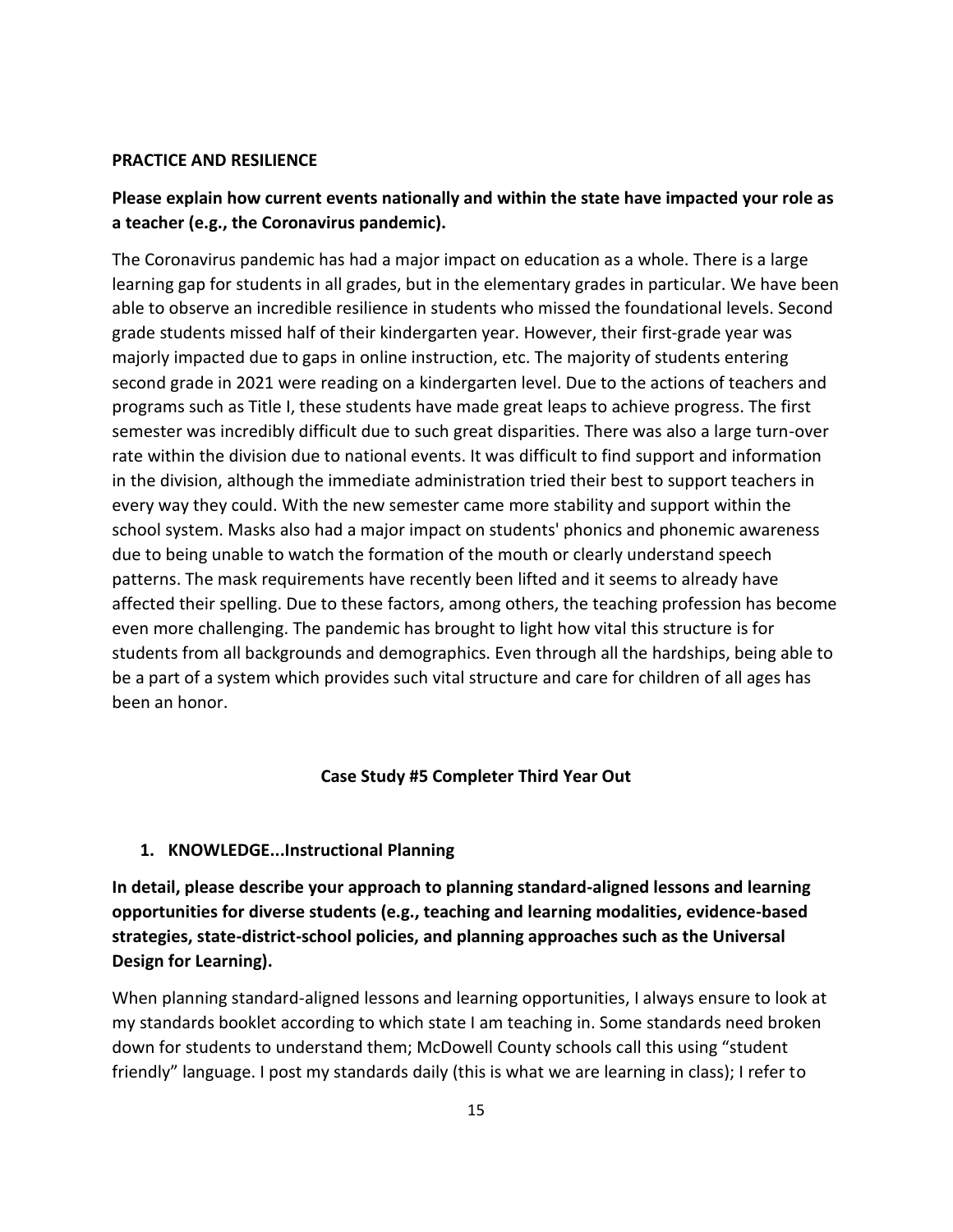these as learning targets. For example, my current math standard is West Virginia M.2.20 – Solve word problems including dollar bills, quarters, dimes, nickels, and pennies using the cent and dollar symbols appropriately. First, I broke this standard down into the learning target: I can identify and tell the value of a quarter, dime, nickel, and penny. Once students learned this, my next learning target was: I can use quarters, dimes, nickels, and pennies to find to total value of a given amount under one dollar. Lastly, when students are comfortable counting and adding together coins, we solve word problems. In each and every word problem we do, students utilize the BUCKS problem solving method.

### $B -$  box the question

- U- underline important information and facts
- C- circle key words and numbers
- K- knock out unnecessary information
- S- state the strategy and solve

Breaking down these standards helps learning for all individuals within my class**!** 

### **2. SKILLS...Instructional Delivery**

# **Please elaborate on your style of instructional delivery as well as factors you consider when teaching lessons (e.g., students' strengths and needs, teaching environment, parental input, and resources).**

Having an inclusion class with an inclusion teacher makes instructional delivery different. First, I utilize whole group instruction. I utilize Kagan strategies to check for understanding. Students will then collaborate, while I and my inclusion teacher monitor or pull for small group work or individual one-on-one instruction. Lastly, students work independently. I end each lesson with whole group and reviewing the learning target of that day. Families receive weekly newsletters about what their child(ren) is learning. I also make bi-weekly positive phone calls to brag on students. Additionally, I participate in the Home-Visiting Project, where teachers choose families not as involved with their child(ren)'s education and meet with them twice to develop goals and dreams for their child(ren).

### **3. DISPOSITIONS...Professional Development, Collaboration, and Teaching Outlook**

**Explain the extent to which you collaborate with students, parents, colleagues, and administrators, and describe how these collaborations unfold. Please elaborate on your outlook on the profession of teaching and your work as a classroom teacher.**